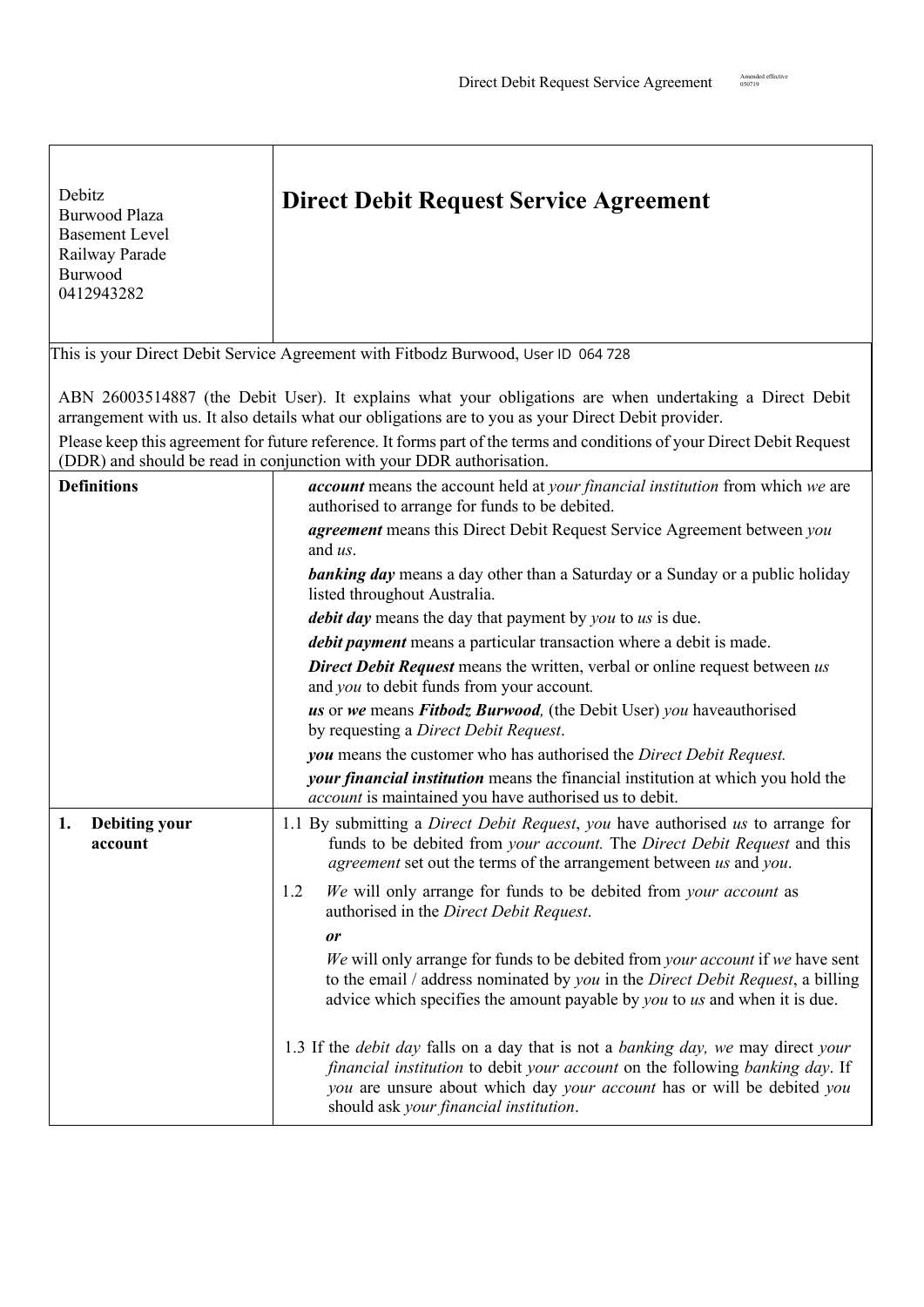| 2.<br>Amendments by us                         | We may vary any details of this <i>agreement</i> or a <i>Direct Debit Request</i> at any<br>2.1<br>time by giving $you$ at least fourteen $(14)$ days written notice sent to the<br>preferred email / address you have given us in the Direct Debit Request.                                                                                                                           |
|------------------------------------------------|----------------------------------------------------------------------------------------------------------------------------------------------------------------------------------------------------------------------------------------------------------------------------------------------------------------------------------------------------------------------------------------|
| 3.<br>How to cancel or<br>change direct debits | You can:<br>(a) cancel or suspend the Direct Debit Request; or                                                                                                                                                                                                                                                                                                                         |
|                                                | $(b)$ change, stop or defer an individual debit payment<br>at any time by giving at least 14 days notice.                                                                                                                                                                                                                                                                              |
|                                                | To do so, contact us at fitbodz $@$ fitbodz.com.au                                                                                                                                                                                                                                                                                                                                     |
|                                                | or<br>by telephoning us on 02 97452122 during business hours.                                                                                                                                                                                                                                                                                                                          |
|                                                | You can also contact your own financial institution, which must act promptly on<br>your instructions.                                                                                                                                                                                                                                                                                  |
| Your obligations<br>4.                         | It is <i>your</i> responsibility to ensure that there are sufficient clear funds available<br>4.1<br>in your account to allow a <i>debit payment</i> to be made in accordance with the<br>Direct Debit Request.                                                                                                                                                                        |
|                                                | If there are insufficient clear funds in your account to meet a debit payment:<br>4.2                                                                                                                                                                                                                                                                                                  |
|                                                | you may be charged a fee and/or interest by your financial institution;<br>(a)<br>we may charge you reasonable costs incurred by us on account of there<br>(b)<br>being insufficient funds; and                                                                                                                                                                                        |
|                                                | you must arrange for the <i>debit payment</i> to be made by another method<br>(c)<br>or arrange for sufficient clear funds to be in your account by an agreed<br>time so that we can process the <i>debit payment</i> .                                                                                                                                                                |
|                                                | You should check your account statement to verify that the amounts debited<br>4.3<br>from your account are correct.                                                                                                                                                                                                                                                                    |
| 5<br><b>Dispute</b>                            | 5.1 If you believe that there has been an error in debiting your account, you should<br>notify us directly on <b>fitbodz@fitbodz.com.au</b> or 02 97452122. Alternatively<br>you can contact your financial institution for assistance.                                                                                                                                                |
|                                                | If we conclude as a result of our investigations that your account has been<br>5.2<br>incorrectly debited we will respond to your query by arranging within a<br>reasonable period for your financial institution to adjust your account<br>(including interest and charges) accordingly. We will also notify you in<br>writing of the amount by which your account has been adjusted. |
|                                                | If we conclude as a result of our investigations that your account has not been<br>5.3<br>incorrectly debited we will respond to your query by providing youwith<br>reasons and any evidence for this finding in writing.                                                                                                                                                              |